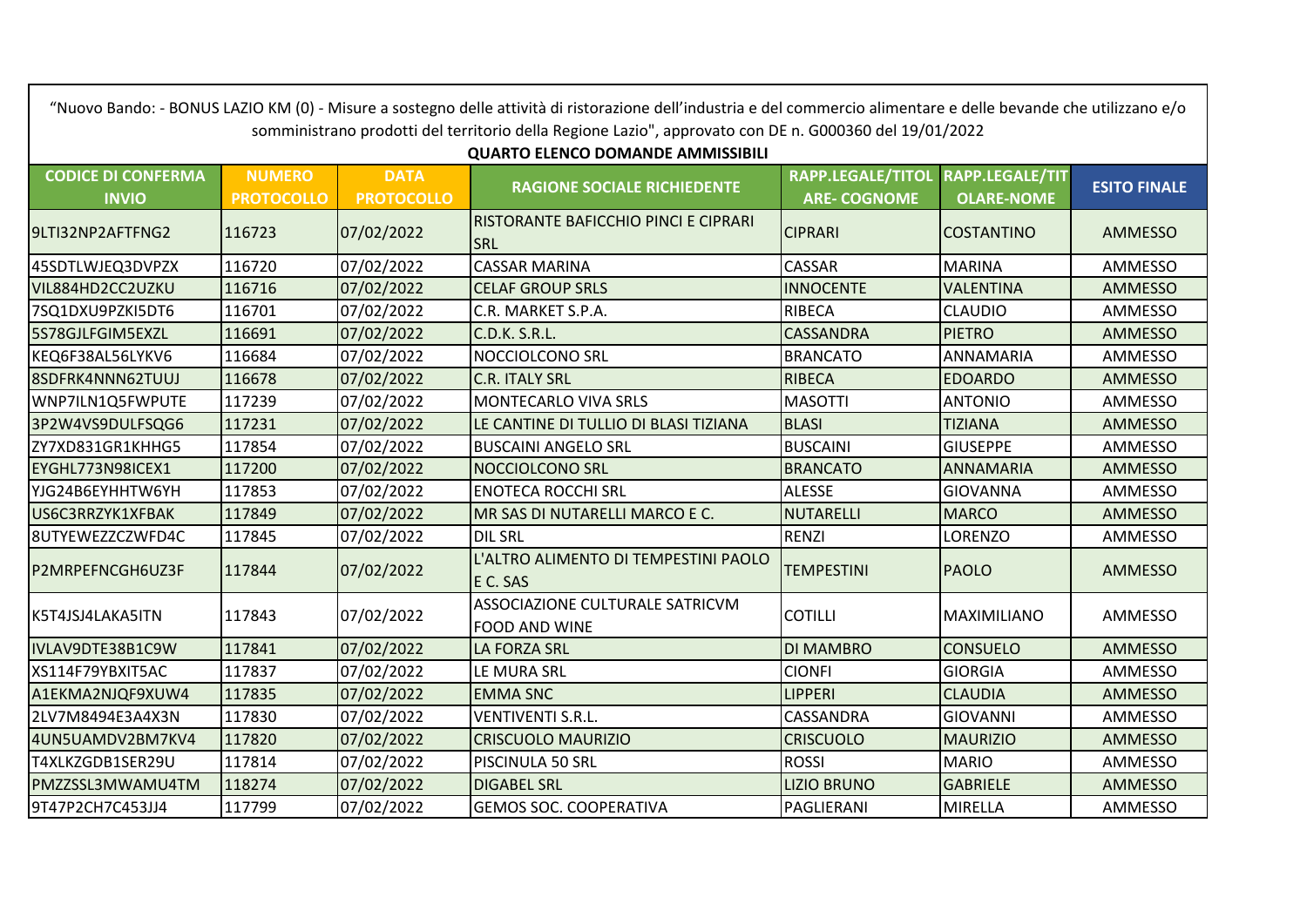| 1BCZ2XQ9PUQ3FGIS        | 118264 | 07/02/2022 | <b>ASANISIMASA SRL</b>                                             | <b>SASSI</b>       | <b>LEONARDO</b>                       | <b>AMMESSO</b> |
|-------------------------|--------|------------|--------------------------------------------------------------------|--------------------|---------------------------------------|----------------|
| 76PNTHCGGFZLLKML        | 118260 | 07/02/2022 | IL CHIOSCO SRLS                                                    | <b>ZENOBI</b>      | <b>SIMONE</b>                         | AMMESSO        |
| 8J7TZVKULN6XK59I        | 118247 | 07/02/2022 | LE TRE SCIMMIETTE SAS DI PIZZO<br><b>ALESSANDRO</b>                | <b>PIZZO</b>       | <b>ALESSANDRO</b>                     | AMMESSO        |
| C1ZDE4MZY2N1ECX3        | 118243 | 07/02/2022 | <b>BIRRERIA POPOLARE SRLS</b>                                      | LATTANZI           | <b>CLAUDIO</b>                        | AMMESSO        |
| S7VI5GTE1MBGFALG        | 118548 | 07/02/2022 | <b>CECCHINI VIRGILIO SRL</b>                                       | <b>CECCHINI</b>    | <b>VIRGILIO</b>                       | AMMESSO        |
| LU3PI5N6BZAMJXVJ        | 118807 | 07/02/2022 | CELESTINA ALLA CAMILUCCIA SRL                                      | DI GIUSEPPE        | <b>DANY</b>                           | AMMESSO        |
| EE4RVG821Y6YCTIU        | 118778 | 07/02/2022 | <b>SAN MARTINO SRL UNIPERSONALE</b>                                | <b>HIRST</b>       | <b>BENJAMIN</b><br><b>ENNION KELS</b> | AMMESSO        |
| XZA6GW79LM7WTMZC        | 118767 | 07/02/2022 | IMMOBILIARE MEDITERRANEA IMED SRL                                  | <b>STILE</b>       | RAFFAELE                              | <b>AMMESSO</b> |
| UGRI4NIE75ARK7VE        | 119022 | 07/02/2022 | <b>STEFANELLI VINCENZO</b>                                         | <b>STEFANELLI</b>  | <b>VINCENZO</b>                       | AMMESSO        |
| PBZLQ64EH36GLVM2        | 118997 | 07/02/2022 | <b>BAR LA TARTARUGA</b>                                            | PIOLI              | SABRINA                               | AMMESSO        |
| 63JL7TN5VEAVKAPP        | 118996 | 07/02/2022 | <b>DOPPIAEFFE SRL</b>                                              | <b>FIORENTINI</b>  | <b>FABIO</b>                          | AMMESSO        |
| <b>B4ASIK6JVRGBWPSN</b> | 118980 | 07/02/2022 | <b>LIEVITA SRL</b>                                                 | <b>ALBERTI</b>     | <b>FAUSTA</b>                         | AMMESSO        |
| NTB6PVFZTSEG2WQF        | 118966 | 07/02/2022 | <b>RIPETTA19 S.R.L.</b>                                            | <b>TRIMANI</b>     | <b>CARLA</b>                          | <b>AMMESSO</b> |
| WUILCS48A1A2UMHW        | 119154 | 07/02/2022 | <b>GESAR ITALY FOOD S.R.L.</b>                                     | <b>RUGGIERO</b>    | <b>GERARDO</b>                        | AMMESSO        |
| U6BGFA1D6T38QHQ6        | 119143 | 07/02/2022 | <b>SPACCIOVINO SRL</b>                                             | <b>GRILLO</b>      | <b>NOE</b>                            | AMMESSO        |
| DDF3BXWVBSQSFS5C        | 119286 | 07/02/2022 | <b>CARRERA GIORGIO</b>                                             | CARRERA            | <b>GIORGIO</b>                        | AMMESSO        |
| 4NXQCDJWT9TNTY89        | 119275 | 07/02/2022 | <b>UGALDI SRL</b>                                                  | <b>UGALDI</b>      | <b>MARCO</b>                          | <b>AMMESSO</b> |
| S9GCVA5Q13VAIJ1J        | 119263 | 07/02/2022 | <b>TEAM 2011 SRL</b>                                               | PIERINI            | <b>GASTONE</b>                        | AMMESSO        |
| GK4KW7G9P769TZ3J        | 119425 | 07/02/2022 | <b>GEST - FOOD SRL</b>                                             | <b>PASQUALITTO</b> | <b>ANNUNZIATA</b>                     | <b>AMMESSO</b> |
| HF1CDYZ8MH719MZV        | 119418 | 07/02/2022 | <b>LIVING ROMA SRL</b>                                             | <b>RIBACCHI</b>    | <b>FILIPPO</b>                        | AMMESSO        |
| 6CX6IG5G9R6J1RN7        | 119397 | 07/02/2022 | <b>UGALDI SRL</b>                                                  | <b>UGALDI</b>      | <b>MARCO</b>                          | AMMESSO        |
| XKNWIRNW5K2EFN11        | 119389 | 07/02/2022 | <b>PROIETTO BARBARA</b>                                            | <b>PROIETTO</b>    | <b>BARBARA</b>                        | AMMESSO        |
| 6XBHATRDVNQ359TR        | 119632 | 07/02/2022 | MEL 3000 SRL                                                       | <b>RIBACCHI</b>    | <b>FILIPPO</b>                        | AMMESSO        |
| XJRFG7GKPL12GNL9        | 119630 | 07/02/2022 | <b>CODICE VERDE SOCIETA' A</b><br>RESPONSABILITA' LIMITATA BENEFIT | DI ROSA            | <b>PAOLA</b>                          | AMMESSO        |
| 9IQGL8HQQEQ7D1GU        | 119732 | 07/02/2022 | <b>GIAFIRA S.R.L.</b>                                              | <b>TOSO</b>        | <b>STEFANO</b>                        | AMMESSO        |
| WX4FFYNE115B161Y        | 119728 | 07/02/2022 | <b>ART GALLERY S.R.L.</b>                                          | <b>BERIO</b>       | <b>MATTEO</b>                         | AMMESSO        |
| RMNJA2XJTYK7JMY8        | 120253 | 07/02/2022 | <b>VENDITTI ROBERTA</b>                                            | <b>VENDITTI</b>    | <b>ROBERTA</b>                        | AMMESSO        |
| 8HNUNEASN159EBB5        | 120249 | 07/02/2022 | <b>BAGATTO SRL</b>                                                 | D'AVERSA           | <b>ERMINIA</b>                        | AMMESSO        |
| FQBV3ADX4XJV2RXS        | 120329 | 07/02/2022 | <b>AL SALOON SRL</b>                                               | <b>CARLETTI</b>    | <b>ARIANNA</b>                        | AMMESSO        |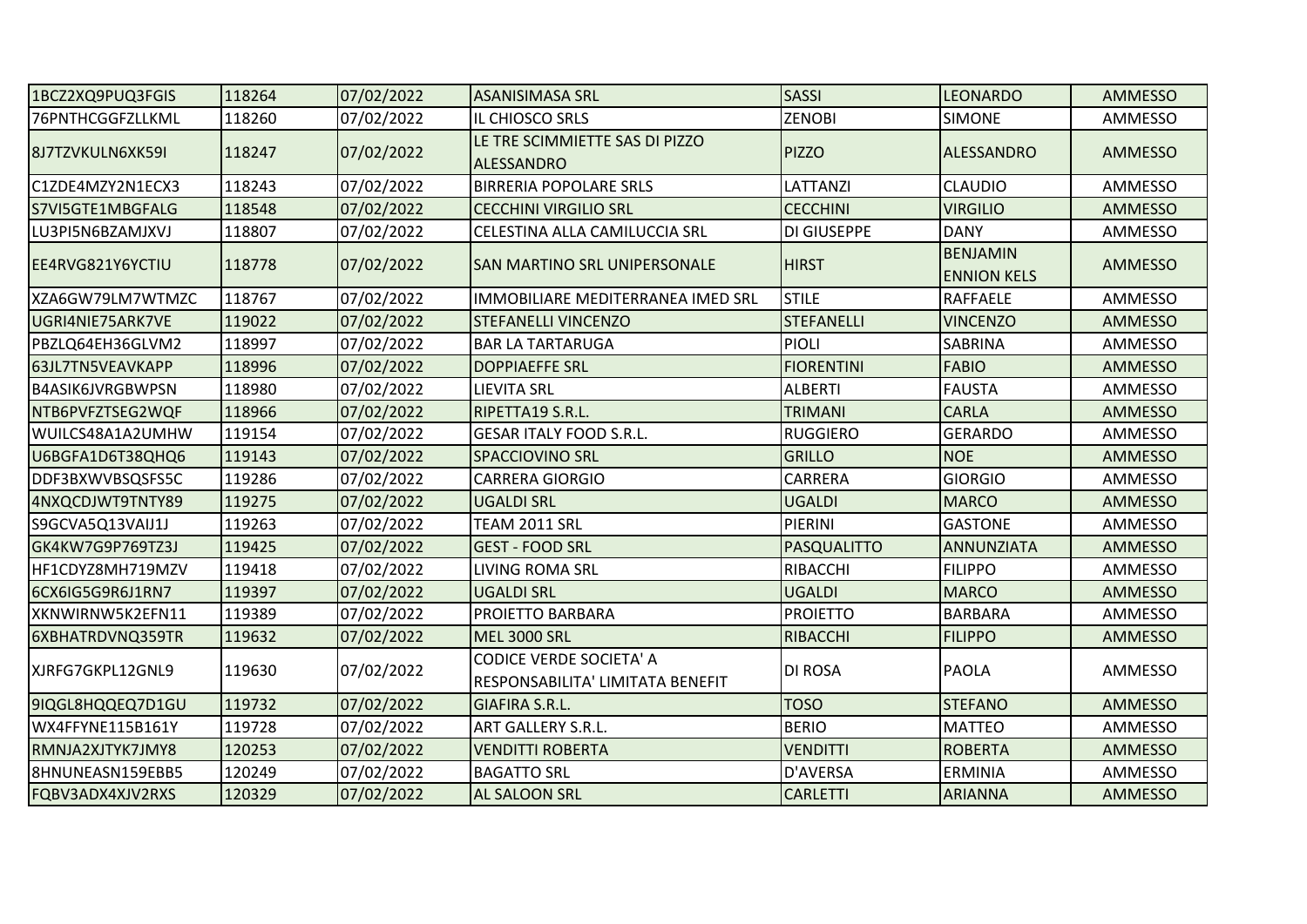| EBP4TY7VFLLYSN7R        | 120628 | 07/02/2022 | IM. & A. - SOCIETA' A RESPONSABILITA'<br><b>LIMITATA</b> | <b>AGLITTI</b>     | <b>MARCO</b>        | AMMESSO        |
|-------------------------|--------|------------|----------------------------------------------------------|--------------------|---------------------|----------------|
| 5CBE385Z3F62RBJK        | 120700 | 07/02/2022 | <b>EVANGELISTI MARCO</b>                                 | <b>EVANGELISTI</b> | <b>MARCO</b>        | <b>AMMESSO</b> |
| 8JD2A61GCM937GJ9        | 120698 | 07/02/2022 | <b>PERSICHILLI ORLANDO</b>                               | PERSICHILLI        | <b>ORLANDO</b>      | AMMESSO        |
| 8N6M2ANDXAB6HLGX        | 120790 | 07/02/2022 | <b>DE GUSTIBUS SRL</b>                                   | <b>LAGANA</b>      | <b>MASSIMILIANO</b> | <b>AMMESSO</b> |
| XUZA78YWBW9JLYYY        | 120823 | 07/02/2022 | <b>SAPORETTI SRL</b>                                     | <b>SAPORETTI</b>   | <b>GINO</b>         | AMMESSO        |
| EGN7759ZXCQIA2VB        | 120839 | 07/02/2022 | <b>MADA SRL CON SOCIO UNICO</b>                          | <b>DE SANTIS</b>   | <b>MARCO</b>        | <b>AMMESSO</b> |
| 9CWM82V9R98A3LLP        | 120859 | 07/02/2022 | MADA SRL CON SOCIO UNICO                                 | <b>DE SANTIS</b>   | <b>MARCO</b>        | AMMESSO        |
| M9JI5W4KEVYCXQW9        | 120870 | 07/02/2022 | <b>MANCINI DIEGO</b>                                     | <b>MANCINI</b>     | <b>DIEGO</b>        | <b>AMMESSO</b> |
| TYK581IIZMSR7XI6        | 120915 | 07/02/2022 | <b>FRATELLI MORI SRL</b>                                 | <b>MORI</b>        | ALESSANDRO          | <b>AMMESSO</b> |
| UGEAV2R8UHMRQTAC        | 120917 | 07/02/2022 | <b>FARNESE 2020 SRLS</b>                                 | <b>MOCANU</b>      | <b>GEORGE</b>       | AMMESSO        |
| KHKFW6YP8WUB1518        | 122696 | 08/02/2022 | F.E.G. DI MASSIMO PELLECCHIA                             | PELLECCHIA         | <b>MASSIMO</b>      | AMMESSO        |
| WY6FYEZDMVYALTAH        | 123494 | 08/02/2022 | GRACAFFE' 2019 S.R.L.                                    | <b>MORETTI</b>     | <b>ALESSANDRO</b>   | <b>AMMESSO</b> |
| CTX3Q8TVXFPBMKY6        | 123941 | 08/02/2022 | <b>MASSY E ALE CHIOCCIA SRL</b>                          | <b>CHIOCCIA</b>    | ALESSANDRA          | AMMESSO        |
| <b>DWCZWIVQB9ABDQKS</b> | 123940 | 08/02/2022 | <b>DA FRANCESCO SRL</b>                                  | <b>ESPOSITO</b>    | <b>FEDERICO</b>     | <b>AMMESSO</b> |
| V36MQQM73L2SJT9U        | 123939 | 08/02/2022 | LA VECCHIA QUERCIA '87 SRL                               | <b>FACIONI</b>     | <b>ANNA</b>         | AMMESSO        |
| <b>BCUVXIA43PZFSEKV</b> | 123938 | 08/02/2022 | GRA CHIOSCO 2019 S.R.L.                                  | <b>MORETTI</b>     | <b>ALESSANDRO</b>   | <b>AMMESSO</b> |
| L4WKMX5HW8GUS728        | 124891 | 08/02/2022 | <b>ORONERO CAFE' 2 SRL</b>                               | <b>MORETTI</b>     | ALESSANDRO          | AMMESSO        |
| E7KD71ZEISQ3BC74        | 124890 | 08/02/2022 | 180 FAME SRL                                             | <b>MAZZAMATI</b>   | <b>GIOVANNI</b>     | <b>AMMESSO</b> |
| <b>8TLFHYHKTCHQCMNB</b> | 124886 | 08/02/2022 | <b>CINQUEGRANELLI DANIELE</b>                            | CINQUEGRANELLI     | <b>DANIELE</b>      | AMMESSO        |
| ITSGSN9ZPIAK4ZR1        | 124874 | 08/02/2022 | <b>CONSOLARE SRLS</b>                                    | <b>NAVARRA</b>     | <b>AMEDEO</b>       | <b>AMMESSO</b> |
| 81LH1CW6IGW5I11G        | 124856 | 08/02/2022 | PG ROMA SRL                                              | <b>CIVITA</b>      | <b>DOMENICO</b>     | <b>AMMESSO</b> |
| I5D9FX4ZBUMC5KGQQ       | 124854 | 08/02/2022 | <b>HOSTARIA DEL VICOLETTO SRL</b>                        | <b>TARQUINIO</b>   | <b>BIAGIO</b>       | <b>AMMESSO</b> |
| LSW839FZJQB9I8AG        | 124848 | 08/02/2022 | <b>CRUDITE' SRLS</b>                                     | DI LELLO           | <b>SILVERIO</b>     | AMMESSO        |
| 92P2KURTERXZA53Z        | 124846 | 08/02/2022 | <b>CHERUBINO SALUMI SRL</b>                              | <b>TADDEI</b>      | <b>PIERLUIGI</b>    | <b>AMMESSO</b> |
| IM75VDK61ZP8WN2XB       | 125996 | 08/02/2022 | <b>SOLDA' GABRIELE</b>                                   | SOLDA'             | <b>GABRIELE</b>     | AMMESSO        |
| 2X63N2YBHAY1DA7R        | 126353 | 08/02/2022 | OTTI S.R.L.                                              | <b>CAVICCHIA</b>   | <b>LUIGINO</b>      | <b>AMMESSO</b> |
| TFBVAJLW974HWZU6        | 126449 | 08/02/2022 | GE.RI.CA.M. SRL                                          | <b>MIGNUCCI</b>    | ALESSANDRO          | AMMESSO        |
| MZ7R69K8A7WZD2YP        | 126482 | 08/02/2022 | <b>TROILI DAVID</b>                                      | <b>TROILI</b>      | <b>DAVIDE</b>       | AMMESSO        |
| VWLNVL4Z7J94HXAW        | 126523 | 08/02/2022 | MIXOLOGY PLANET CAFE' SRLS                               | CACCIAMANI         | SAMUEL              | AMMESSO        |
| 9TVBF3JCDSMZT7YP        | 127198 | 09/02/2022 | <b>LELUAN SRL</b>                                        | ZAMPARELLI         | LUANA               | <b>AMMESSO</b> |
| H8C87W2CVEIVQFPJ        | 127196 | 09/02/2022 | <b>HOTEL ARTEMIDE SRL</b>                                | <b>BUSI</b>        | <b>DANIELE</b>      | AMMESSO        |
| HUS72ABWDBXJIPYC        | 127558 | 09/02/2022 | <b>VINERIA BEVA SRLS</b>                                 | <b>SCIAMANNA</b>   | <b>GIULIO</b>       | <b>AMMESSO</b> |